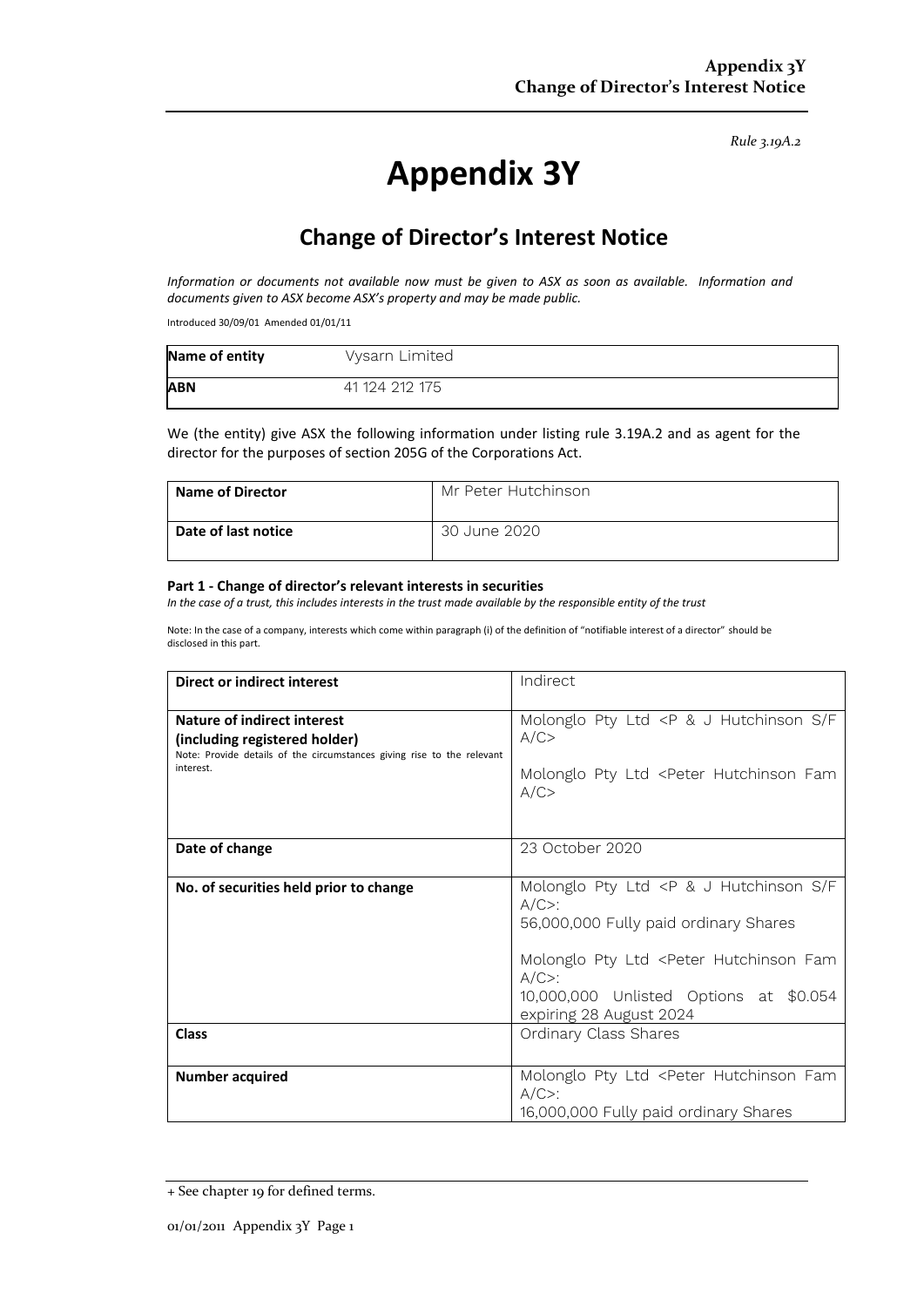| <b>Number disposed</b><br><b>Value/Consideration</b>                                                                                                                    | Molonglo Pty Ltd <p &="" f<br="" hutchinson="" j="" s=""><math>A/C</math>:<br/>16,000,000 Fully paid ordinary Shares<br/>\$1,440,000</p>                                                                                                                                                                                    |
|-------------------------------------------------------------------------------------------------------------------------------------------------------------------------|-----------------------------------------------------------------------------------------------------------------------------------------------------------------------------------------------------------------------------------------------------------------------------------------------------------------------------|
| Note: If consideration is non-cash, provide details and estimated<br>valuation                                                                                          |                                                                                                                                                                                                                                                                                                                             |
| No. of securities held after change                                                                                                                                     | Molonglo Pty Ltd <p &="" f<br="" hutchinson="" j="" s=""><math>A/C</math>&gt;:<br/>40,000,000 Fully paid ordinary Shares<br/>Molonglo Pty Ltd <peter fam<br="" hutchinson=""><math>A/C</math>:<br/>16,000,000 Fully paid ordinary Shares<br/>10,000,000 Unlisted Options at \$0.054<br/>expiring 28 August 2024</peter></p> |
| Nature of change<br>Example: on-market trade, off-market trade, exercise of options, issue of<br>securities under dividend reinvestment plan, participation in buy-back | On 23 October 2020 16,000,000 ordinary<br>shares were transferred off market<br>between indirect holdings. There has been<br>no change in Mr Hutchinson's overall<br>holding.                                                                                                                                               |

#### **Part 2 – Change of director's interests in contracts**

Note: In the case of a company, interests which come within paragraph (ii) of the definition of "notifiable interest of a director" should be disclosed in this part.

| <b>Detail of contract</b>                                                                                                                                                   | N/A |
|-----------------------------------------------------------------------------------------------------------------------------------------------------------------------------|-----|
| <b>Nature of interest</b>                                                                                                                                                   | N/A |
| Name of registered holder<br>(if issued securities)                                                                                                                         | N/A |
| Date of change                                                                                                                                                              | N/A |
| No. and class of securities to which<br>interest related prior to change<br>Note: Details are only required for a contract in relation<br>to which the interest has changed | N/A |
| <b>Interest acquired</b>                                                                                                                                                    | N/A |
| <b>Interest disposed</b>                                                                                                                                                    | N/A |
| <b>Value/Consideration</b><br>Note: If consideration is non-cash, provide details and<br>an estimated valuation                                                             | N/A |
| Interest after change                                                                                                                                                       | N/A |

<sup>+</sup> See chapter 19 for defined terms.